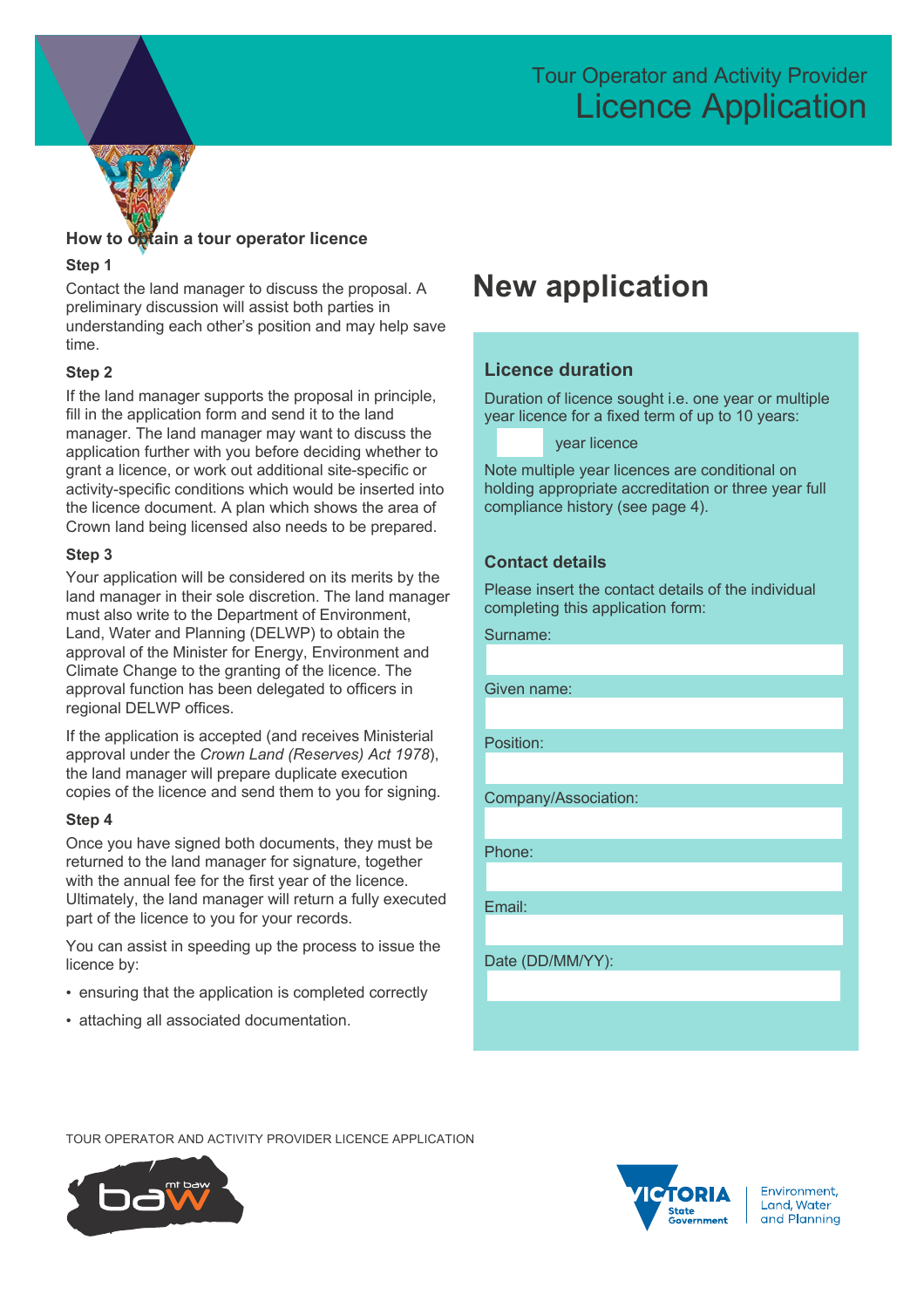

# **Contents**

| <b>New licence Application</b>        |    |
|---------------------------------------|----|
| Part 1 – Information for applicants   |    |
| Part 2 – Application details          |    |
| Part 3 – Proposed tour details        |    |
| Part 4 – Licence conditions           | 11 |
| Details of public liability insurance | 18 |
| <b>Checklist</b>                      |    |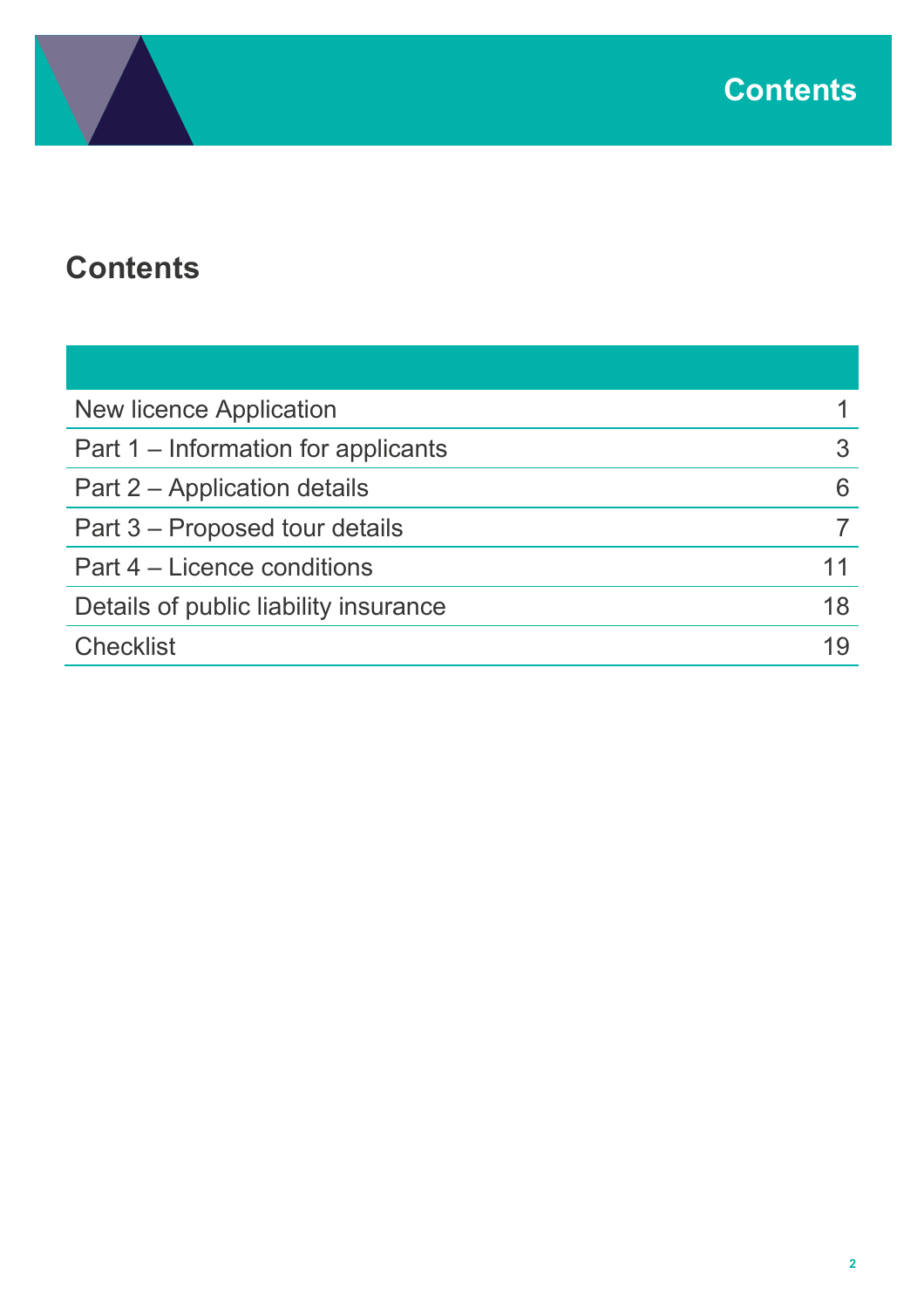

## **Application**

A licence is required by people or businesses who conduct organised tours or recreational activities for profit on public land in Victoria. Public land includes land and waters managed by and on behalf of the Crown under the following legislation:

- *National Parks Act 1975*
- *Forests Act 1958*
- *Crown Land (Reserves) Act 1978*
- *Land Act 1958*
- *Wildlife Act 1975.*

For further information about tour operating licensing on public land visit

www.forestsandreserves.vic.gov.au/tour-operators

Completed application forms can be sent to:

*Mount Baw Baw Alpine Resort PO Box 117 Rawson VIC 3825 or permits@mtbawbaw.com.au*

### **Variation**

Tour Operator Licences may be varied either by the Licensee applying to the Licensor requesting a variation or by the Licensor giving written notice to the Licensee, pursuant to the Licensor's statutory powers under the enabling legislation. A variation of licence cannot be used to extend the term of a Licence.

### **Multiple Sites**

If a tour operator is seeking a licence to operate over more than one area of public land, a single application can be made over multiple areas of land, providing all these areas are managed by the same land manager. If the tour operator is seeking a licence to operate over more than one area of public land and these sites are managed by different land managers, the tour operator must make separate applications for each site to the relevant land managers. If you are going to apply to another land manager for a licence, please provide details of the land manager in Part 3A.

### **Public Liability Insurance**

It is a condition of a tour operator licence that the Licensee keep and maintain a public liability insurance policy covering the activities of the Licensee for the duration of the licence. The level of insurance must be at least \$20 million for any one claim, but a requirement for a higher level of coverage may be necessary if the Licensor considers it appropriate because of the nature of the Licensee's activities.

### **Fees**

Fees are set in accordance with the Tour Operator Licence Fee Regulations in force over the term of the licence, currently 2021 – The annual licence fees set in the Regulations are set by 'fee units', in accordance with the *Monetary Units Act 2004*. Fees will be indexed annually by adjusting the value of the fee units by an annual rate fixed by the Treasurer. The value of the fee unit is published in the Government Gazette.

The value of a fee unit for 2021-2022 has been set at \$15.03.

#### **Table 1: Summary of standard tour operator licence fees**

| <b>Category</b>                                                   | <b>Fee for 2021-</b><br>2022 |
|-------------------------------------------------------------------|------------------------------|
| Annual fee – standard one year licence                            | \$312.30                     |
| Annual fee – standard licence greater<br>than one year (per year) | \$245.00                     |
| Use fee $-$ adulta.                                               | \$2.40                       |
| Use fee - child (16 years and under)<br>and school studenta.      | \$1.60                       |
| Use fee cap                                                       | \$15,311.70                  |

a. Per person per day

GST is not payable on tour operator licence fees.

**3**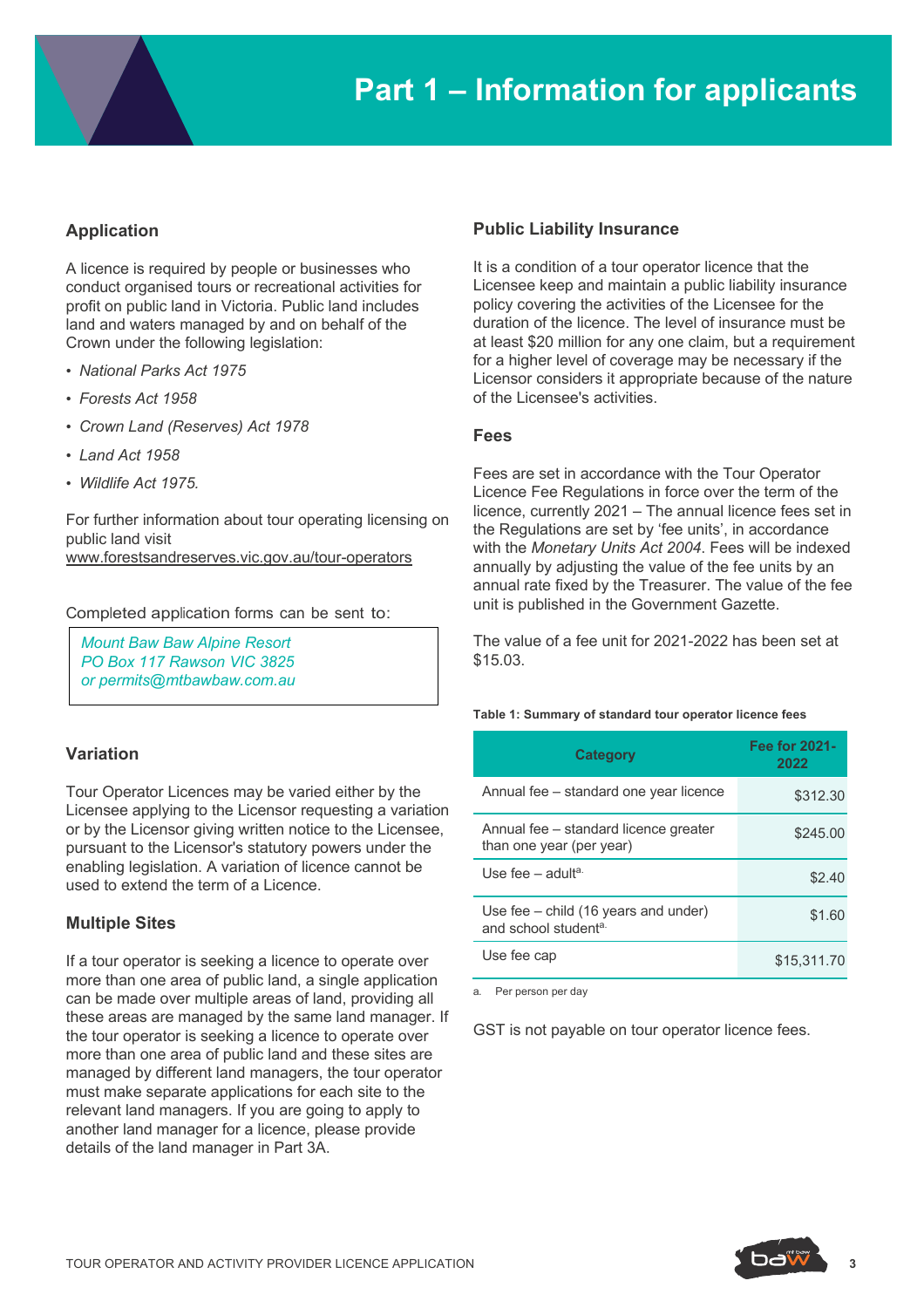## **Fees for competitively allocated tour operator licences**

The regulations establishing tour operator licence fees provide that:

- public land managers may set the annual fee for a competitively allocated licence, but must advertise the fee in a public Expression of Interest document before licence applications are made
- as a minimum the annual fee must be equivalent to the annual fee for standard tour operator licences
- use fees for competitively allocated licences are the same as for standard tour operator licences
- no use fee cap applies to competitively allocated **licences**

The use fees and minimum annual fees for competitively allocated licences are shown in Table 2.

#### **Table 2: Summary of standard tour operator licence fees**

| <b>Category</b>                                                            | <b>Fee for 2021-</b><br>2022 |
|----------------------------------------------------------------------------|------------------------------|
| Minimum annual fee                                                         | \$312.30                     |
| Use fee – adult <sup>a.</sup>                                              | \$2.40                       |
| Use fee $-$ child (16 years and under)<br>and school student <sup>a.</sup> | \$1.60                       |

a. Per person per day



**4**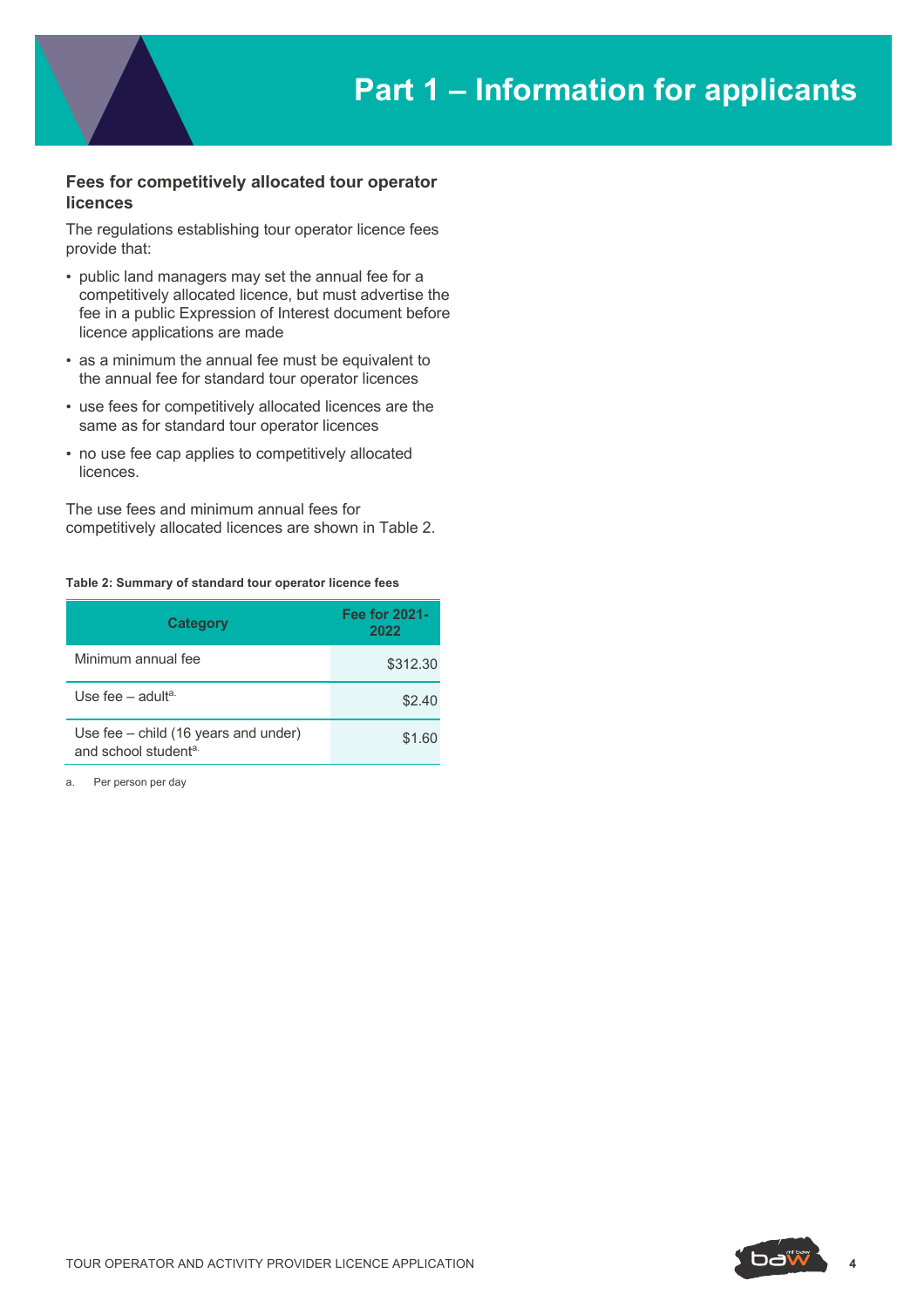## **Privacy**

*Southern Alpine Resort Management Board (SARMB) as Committee of Management of the Mount Baw Baw Alpine Resort is committed to protecting personal information provided by you in accordance with the principles of the Victorian Privacy laws.* 

*The information you provide will be used for the following:*

- *to manage the terms and conditions of your licence, provide you with information about any changes to licence terms and conditions or fees, and provided reminders for renewal;*
- *to process any fee relief application;*
- *listing on Mount Baw Baw Alpine Resort website.*

*The information you provide will be made available to the Department of Environment, Land, Water and Planning and (if requested) Parks Victoria.*

*This information is being collected in accordance with Crown Land (Reserves) Act 1978. If all requested information is not received, SARMB will be unable to process your application.* 

*You may access the information you have provided to SARMB by contacting our Privacy Officer at invest@southernalpine.vic.gov.au*

*If you do not want your information published where publication is not otherwise required by law, please let us know.* 

## **Accreditation**

The programs currently recognised as supportive of an application for a longer term licence are in Table 2:

**Table 2: Recognised tourism accreditation providers and programs**

| Up to 5 year licence term                                                                                                                                                      | Up to 10 year maximum<br>licence term                                                                          |
|--------------------------------------------------------------------------------------------------------------------------------------------------------------------------------|----------------------------------------------------------------------------------------------------------------|
| Nature Tourism -<br>EcoCertification<br>Ecotourism Australia                                                                                                                   | Ecotourism -<br>EcoCertification<br>Ecotourism Australia                                                       |
| <b>Quality Tourism</b><br>Accreditation<br>Level 2 - Sustainable<br>Tourism<br>Victorian Tourism Industry<br>Council<br>(formerly Australian Tourism<br>Accreditation Program) | Advanced Ecotourism -<br>EcoCertification<br>Ecotourism Australia                                              |
| Respecting Our Culture<br>Ecotourism Australia<br>(transferred from Aboriginal<br>Tourism Australia in 2008)                                                                   | EarthCheck Benchmarking<br>and Certification<br><b>Earthcheck</b><br>(formerly GreenGlobe<br>Company Standard) |

Accordingly, the licence terms and conditions require the Licensee to possess accreditation which is consistent with the nature of the Tour product being offered.

Maintaining accreditation throughout the Term is a condition of this licence.

### **Special conditions**

Special conditions specific to the proposed activity or operator may be applicable to the licence and are inserted into the licence document.

### **Aboriginal Heritage**

Please refer to the Victorian Aboriginal Heritage Council website

https://www.aboriginalheritagecouncil.vic.gov.au/victoria s-registered-aboriginal-parties for contact details for Victoria's Recognised Aboriginal Parties and a Statewide map of Registered Aboriginal parties located across Victoria.

For further enquiries regarding Victorian Traditional Owners contact Aboriginal Victoria on 1800 762 003 or email Aborginalaffairs@dpc.gov.au

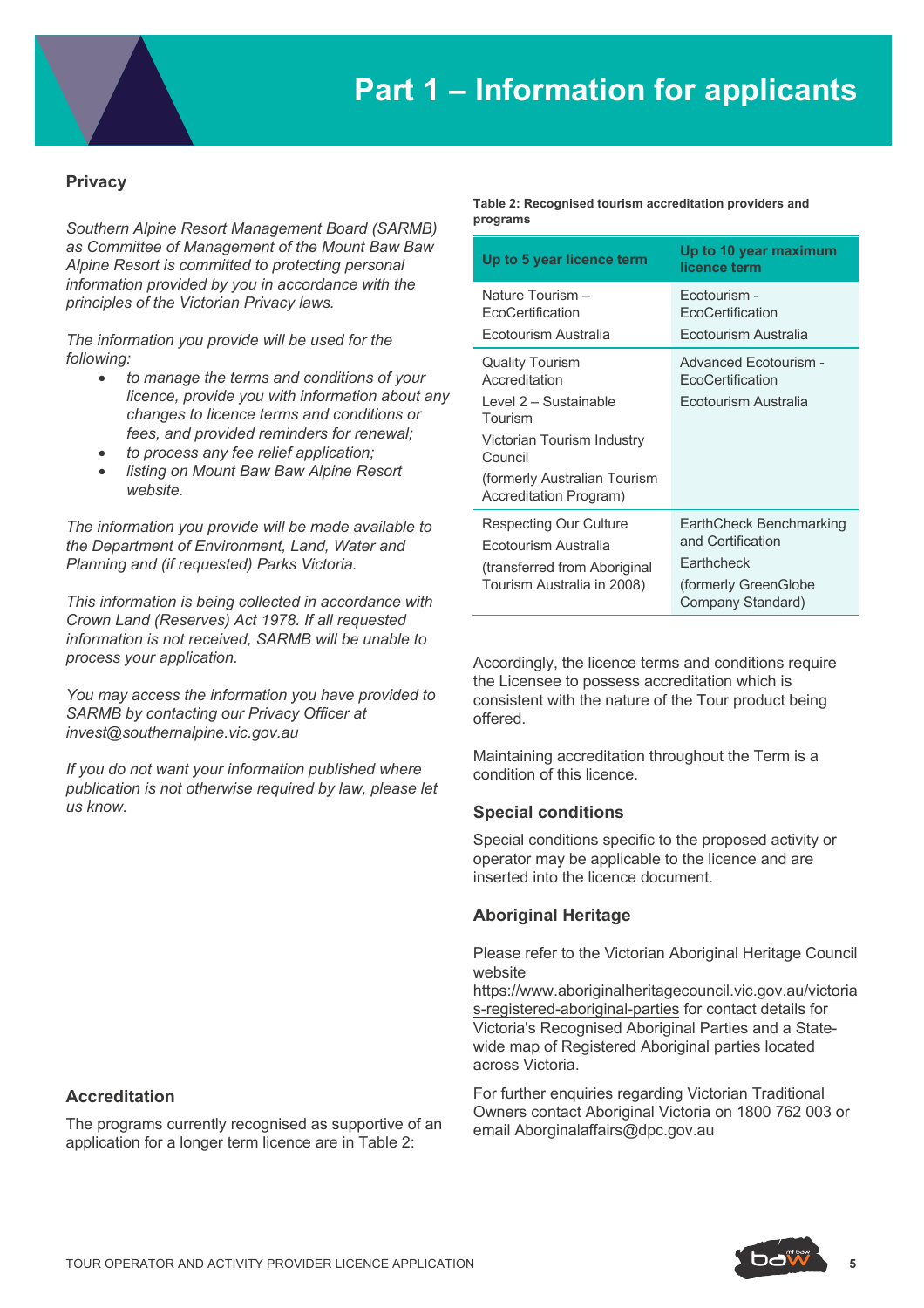

## **Tour Operator Licence to be issued to:**

(please mark box)

☐ Individual – **(go to 1a)**  $\Box$  Incorporated Company/ Incorporated Association – **(go to 1b)**

**1a) Where the licence is to be issued to an INDIVIDUAL:**

Surname:

Given name:

## **1b) Where licence is to be issued to an INCORPORATED COMPANY / INCORPORATED ASSOCIATION:**

Company/Association name:

Australian Company Number (ACN):

**OR**

Incorporated Association Number:

## **Authorised Officer**

Surname:

Given name:

Position Title:

|                        | Trading name/s:         |                                                 |
|------------------------|-------------------------|-------------------------------------------------|
|                        |                         |                                                 |
|                        |                         | Registered for GST: (please mark)               |
| Yes                    | No                      |                                                 |
|                        |                         | Australian Business Number (ABN) if applicable: |
| address:               |                         | Address for correspondence or registered office |
| <b>Street address:</b> |                         |                                                 |
|                        |                         |                                                 |
|                        | Phone (Business hours): |                                                 |
|                        | Phone (After hours):    |                                                 |
| Mobile:                |                         |                                                 |
| Email:                 |                         |                                                 |
| Website:               |                         |                                                 |
|                        |                         |                                                 |
|                        |                         |                                                 |
|                        |                         |                                                 |

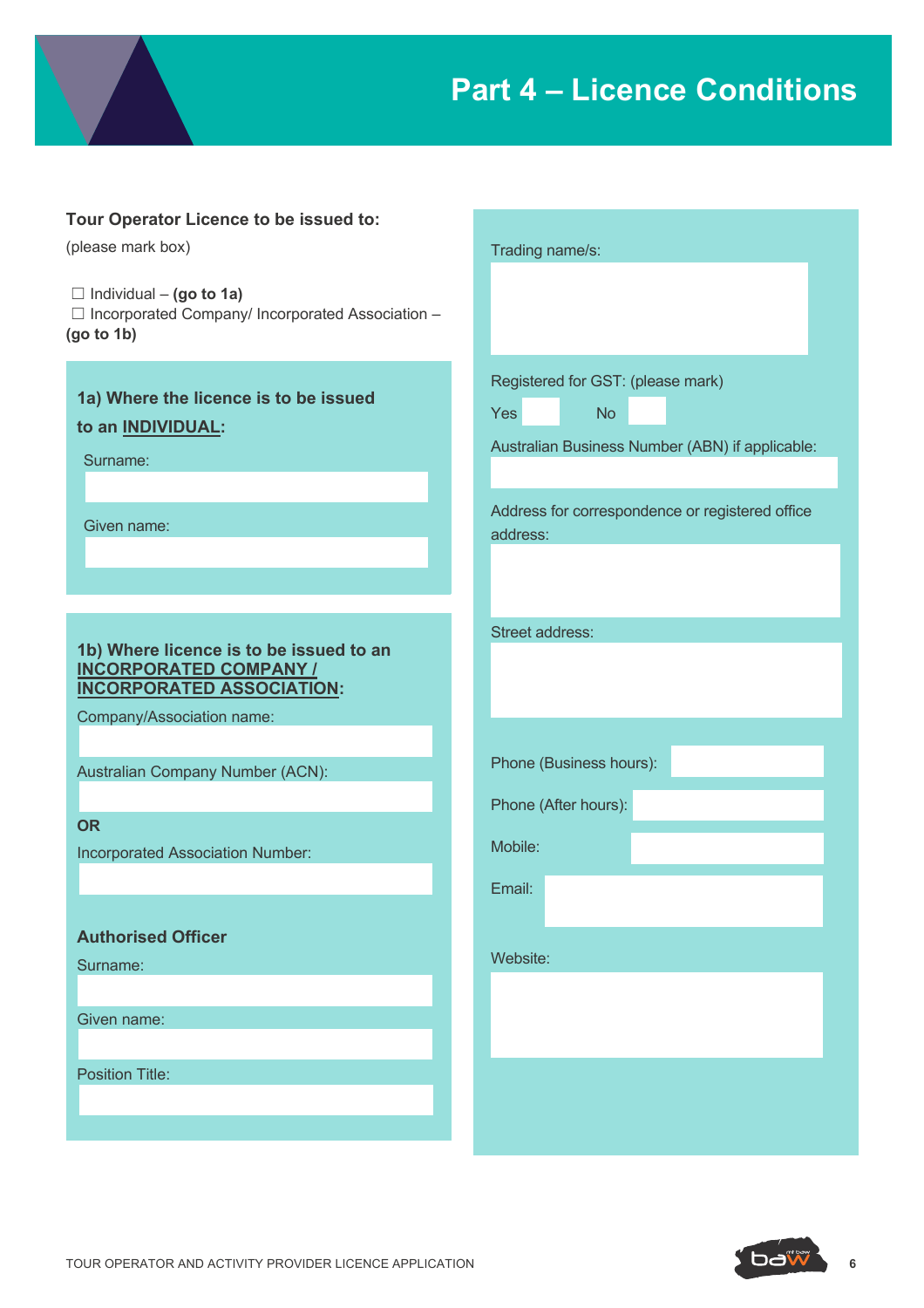

## **Part 2 – Applicant Details**

Applicants must complete a separate Tour Schedule for each tour. A tour is any organised tour/recreation business activity undertaken on public land.

If you propose to conduct more than four tours, please copy, complete and attach additional Tour Schedules.

## **3a Tour schedule 1**

Proposed location(s) including the name of the reserve. If you are making a separate application to another land manager(s), please provide the details of the land manager(s):

Details of activities/tours proposed (for example: bird watching, include details such as what, when, where and how. Attach maps)

|                               | Proposed frequency of tours (for example anticipated number of trips): | weekly/monthly |  |
|-------------------------------|------------------------------------------------------------------------|----------------|--|
| Proposed duration of tours:   |                                                                        | hours          |  |
| Proposed maximum group sizes: |                                                                        |                |  |



**7**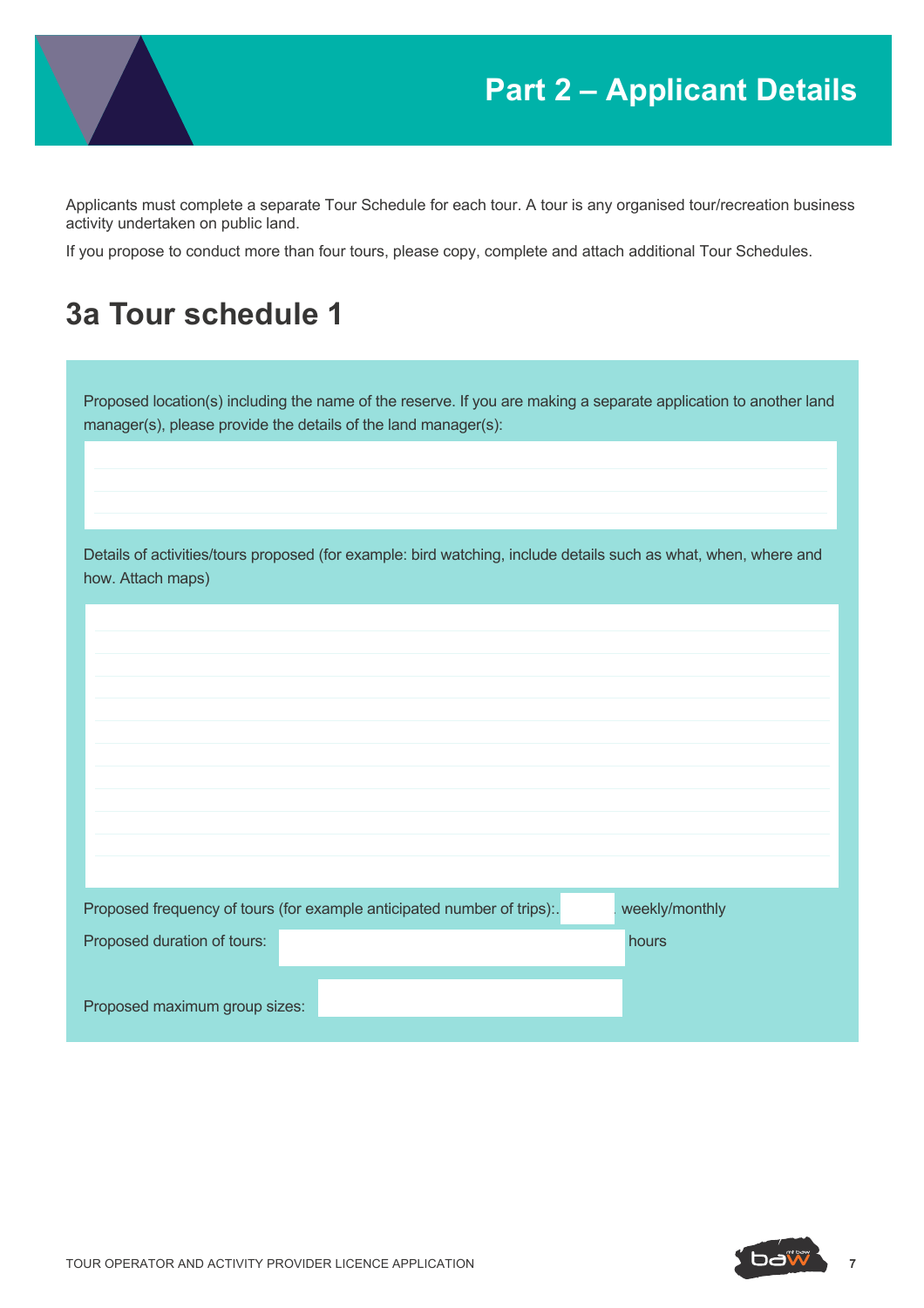

Vehicles/equipment to be used to undertake activities/tours:

## **3b Tour schedule 2**

Proposed location(s) including the name of the reserve. If you are making a separate application to another land manager(s), please provide the details of the land manager(s):

Details of activities/tours proposed (for example: bird watching, include details such as what, when, where and how. Attach maps)

|                               | Proposed frequency of tours (for example anticipated number of trips): | weekly/monthly |  |
|-------------------------------|------------------------------------------------------------------------|----------------|--|
| Proposed duration of tours:   |                                                                        | hours          |  |
| Proposed maximum group sizes: |                                                                        |                |  |
|                               |                                                                        |                |  |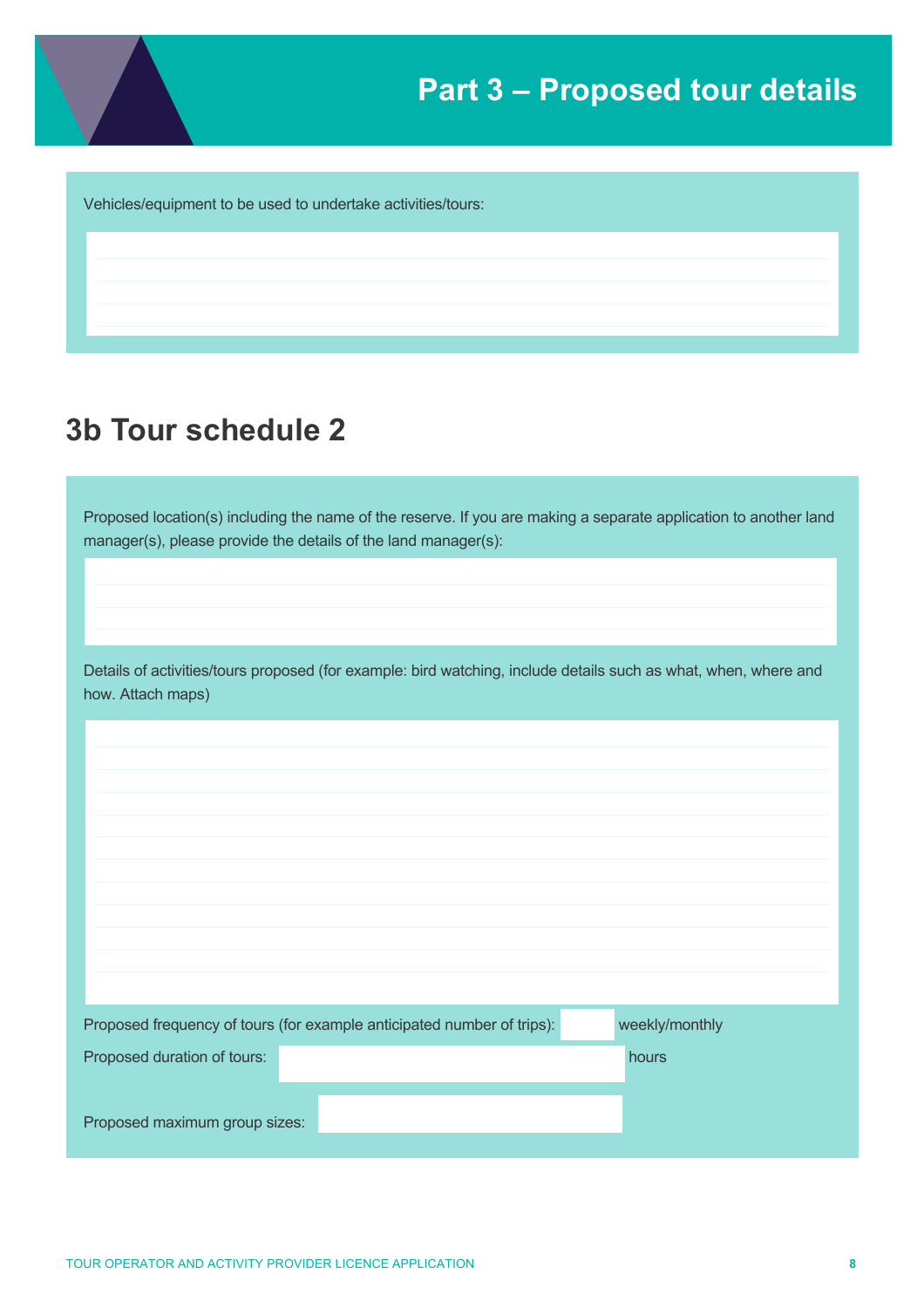

Vehicles/equipment to be used to undertake activities/tours: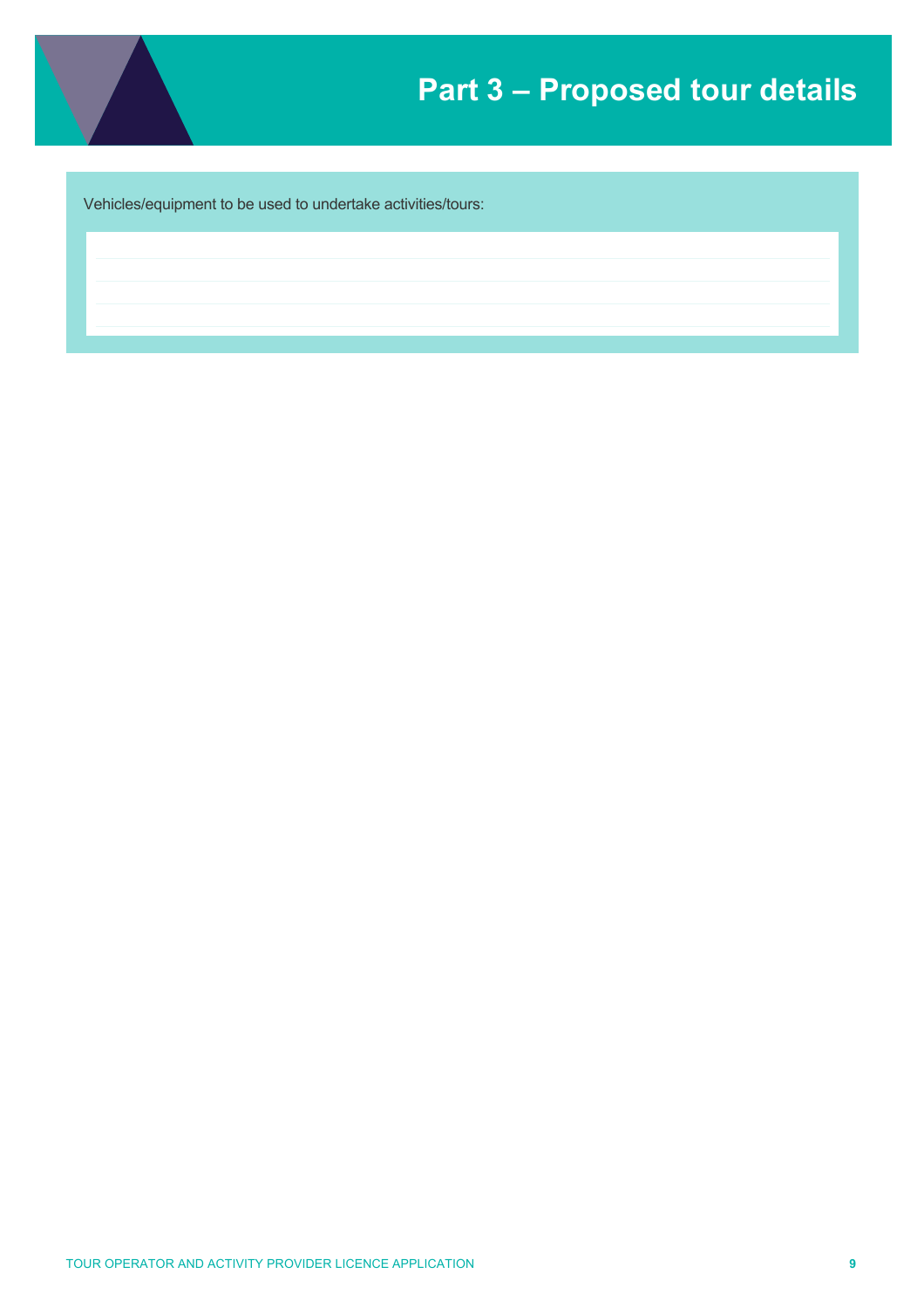## **3c Tour schedule 3**

Proposed location(s) including the name of the reserve. If you are making a separate application to another land manager(s), please provide the details of the land manager(s):

Details of activities/tours proposed (for example: bird watching, include details such as what, when, where and how. Attach maps)

|                                                              | Proposed frequency of tours (for example anticipated number of trips): | weekly/monthly |
|--------------------------------------------------------------|------------------------------------------------------------------------|----------------|
| Proposed duration of tours:                                  |                                                                        | hours          |
|                                                              |                                                                        |                |
| Proposed maximum group sizes:                                |                                                                        |                |
| Vehicles/equipment to be used to undertake activities/tours: |                                                                        |                |
|                                                              |                                                                        |                |
|                                                              |                                                                        |                |
|                                                              |                                                                        |                |
|                                                              |                                                                        |                |
|                                                              |                                                                        |                |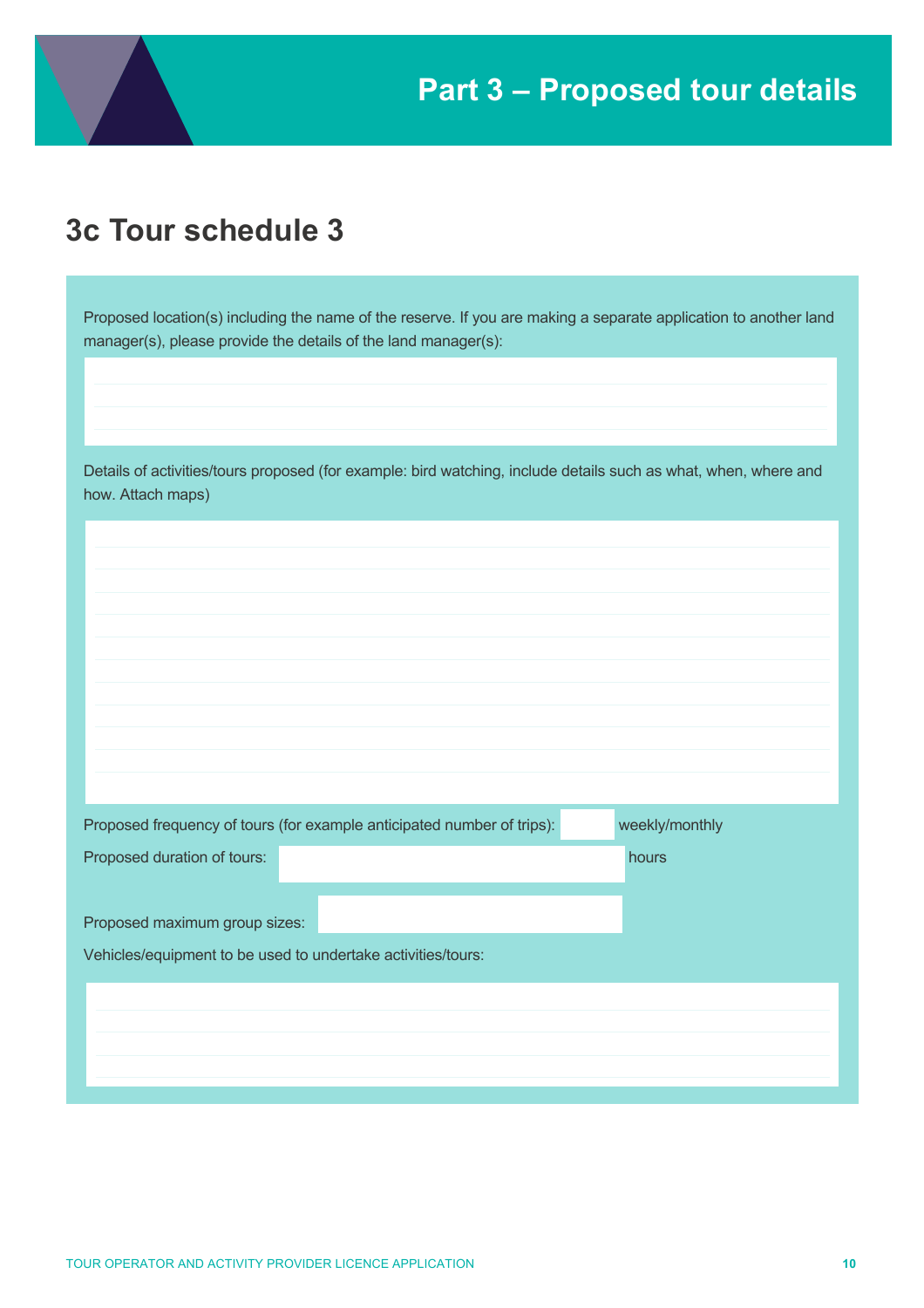

## **3d Tour schedule**

Proposed location(s) including the name of the reserve. If you are making a separate application to another land manager(s), please provide the details of the land manager(s):

Details of activities/tours proposed (for example: bird watching, include details such as what, when, where and how. Attach maps)

|                                                              | Proposed frequency of tours (for example anticipated number of trips): | weekly/monthly |
|--------------------------------------------------------------|------------------------------------------------------------------------|----------------|
| Proposed duration of tours:                                  |                                                                        | hours          |
|                                                              |                                                                        |                |
| Proposed maximum group sizes:                                |                                                                        |                |
| Vehicles/equipment to be used to undertake activities/tours: |                                                                        |                |
|                                                              |                                                                        |                |
|                                                              |                                                                        |                |
|                                                              |                                                                        |                |
|                                                              |                                                                        |                |
|                                                              |                                                                        |                |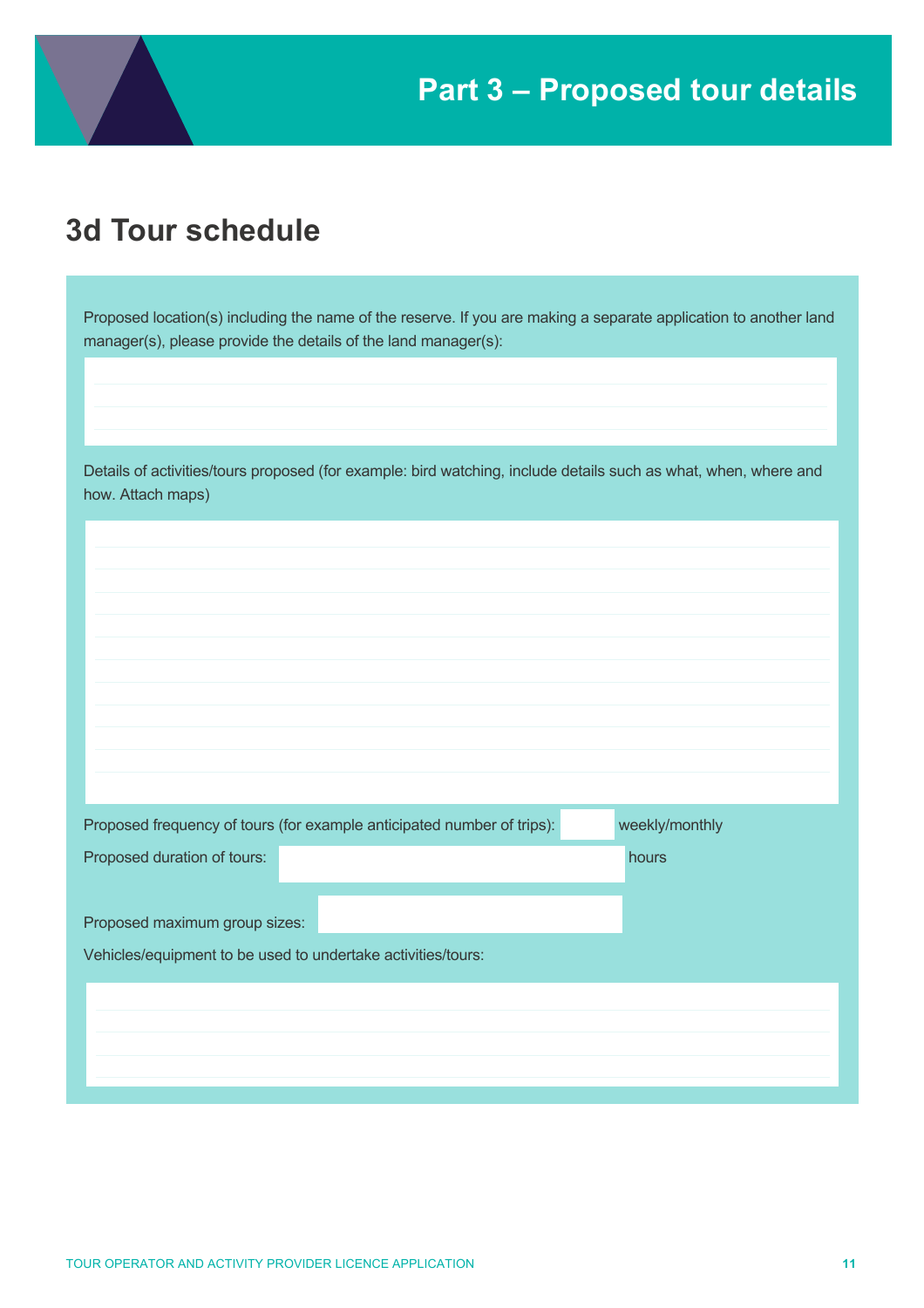

## **Licence conditions**

#### **1. Definitions**

- 1.1 Unless inconsistent with the context or subject matter, each word or phrase defined in this clause 1 has the same meaning when used elsewhere in this Licence.
- 1.2 When used in this Licence, the following words and phrases denote the following:

**Accreditation** means a recognised tourism industry accreditation program, endorsed by the Department of Environment, Land, Water and Planning, that encourages improved environmental, cultural and business planning.

**Act** means**:**

- *Crown Land (Reserves) Act 1978;*
- *Forests Act 1958;*
- *Land Act 1958;*
- *National Parks Act 1975; or*
- *Wildlife Act 1975.*

**Annexure** means an annexure in this licence.

**Annual Fee** means the component of the standard Licence Fee fixed and reviewed under Regulation 7, or fixed under Regulation 14, or equivalent for competitively allocated licences, of each of the Fee regulations.

**Association** means the Australian Tourism Industry Council Limited ACN 095 626 976 (or equivalent body).

**Code Red Days** means days classified in this manner pursuant to a fire danger rating set by the Bureau of Meteorology, based on the forecast fire danger index.

**Commencement Date** means the date set out in Schedule 1, being the first day of this Licence.

**Crown** means the Crown in right of the State of Victoria, and includes the Licensor, the Licensor's Representative and each authorised employee, officer or agent of the Crown or the Secretary.

#### **Default Event occurs when:**

- (a) the Licensee does not pay any money as required under this Licence whether or not demand has been made;
- (b) the Licensee does not comply with any other obligation under this Licence;
- (c) a judgment or order for \$10,000.00 or more is enforced or becomes enforceable or can be rendered enforceable by the giving of notice, lapse of time or fulfilment of any condition, against the Licensee's interest in this Licence;
- (d) the Licensee is a corporation and:
	- a resolution is passed, or taken to have been passed under the provisions of part 5.3A of the Corporations Act 2001 (Cth), that the Licensee be wound up;
- proceedings are commenced for either the voluntary or compulsory winding up of the Licensee;
- a liquidator or provisional liquidator is appointed to the Licensee whether or not under an order;
- a controller within the meaning of section 9 of the Corporations Act 2001 (Cth) is appointed over any property of the Licensee;
- an administrator is appointed in respect of the Licensee under part 5.3A of the Corporations Act 2001 (Cth), or the directors of the Licensee pass a resolution or implement procedures to pass a resolution to appoint an administrator; or
- is deregistered with the Australian Securities and Investments Commission.
- (e) the Licensee is an individual and:
	- proceedings are commenced either for the voluntary or compulsory bankruptcy of the Licensee; or
	- the Licensee commits an act of bankruptcy as specified in section 40 of the Bankruptcy Act 1966 (Cth).
- (f) the Licensee enters into a formal scheme of arrangement or composition with, or assignment for the benefit of any of the Licensee's creditors.

**Department** means the Department of Environment, Land, Water and Planning, or its successor in law.

**Fee Regulations means** tour operator licence fee regulations in force over the term of the licence, currently**:**

- Crown Land (Reserves) (Tour Operator Licence Fee) Regulations 2021;
- Forests (Tour Operator Licence Fee) Regulations 2021;
- Land (Tour Operator Licence Fee) Regulations 2021;
- National Parks (Tour Operator Licence Fee) Regulations 2021; or
- Wildlife (Tour Operator Licence Fee) Regulations 2021.

**Insured** means the Licensee, including the Licensee's officers, employees, agents, contractors, subcontractors, invitees and their successors and permitted assigns.

**Land** means the land within which the licensed area is situated.

**Licence** means this Tour Operator and Activity Provider Licence, including all schedules and annexures.

**Licensed Area** means the land and improvements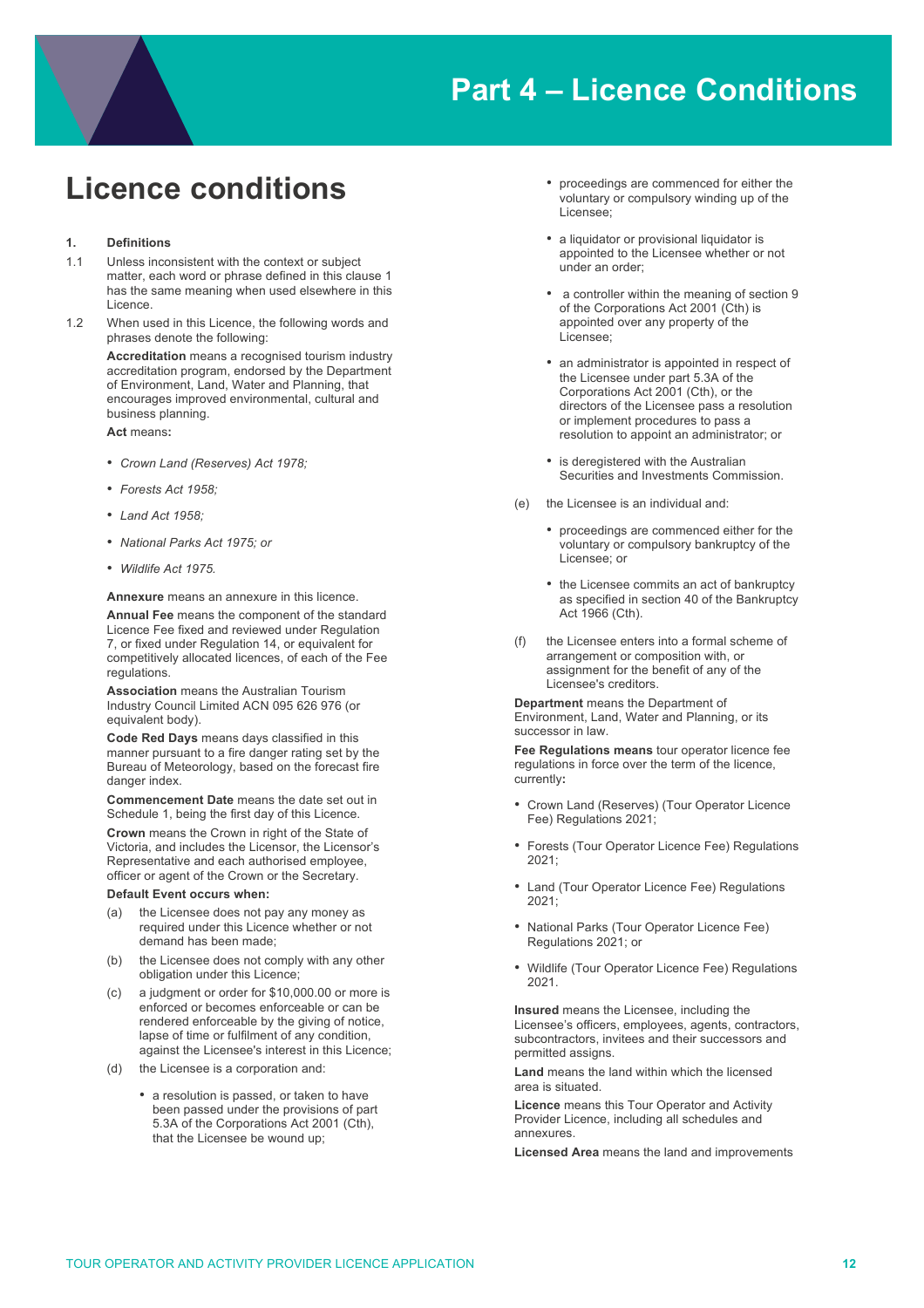(if any) described in Schedule 1 and identified as Annexure A.

**Licence Fee** means the amount described in Schedule 1, as reviewed or varied during the Term.

**Licensee** means the entity named in Schedule 1, and includes any permitted assigns or successors in law.

**Licensor** means the entity named in Schedule 1, and includes Committees of Management appointed by the Minister to manage the Licensed Area.

**Licensor's Representative** means an employee or officer of the Licensor nominated to the Licensee in writing from time to time, who is authorised to deal with day to day issues that arise in respect of Tours or the Licensed Area.

**Minister** means the Minister of the Crown for the time being administering the Act.

**National Park** means a National Park and/or State Park within the meaning of the *National Parks Act 1975*.

**Other Relevant** Parties means the Minister, the Secretary to the Department, Parks Victoria, the Director of National Parks and any other authorised delegate of the Licensor.

**Park** means the park or other recreational area within which the Licensed Area is situated.

**Permitted Use** means the purposes and activities that the Licensee is authorised to carry out on the Licensed Area, as described in Schedule 1, Annexure A and under conditions prescribed in Annexure B.

**Person** includes a body corporate or individual.

**Schedule** means a schedule in this Licence.

**Secretary** means the Secretary to the Department, being the body corporate established under the *Conservation, Forests and Lands Act 1987*.

**Term** means the period of days, weeks, months or years described in Schedule 1, beginning on the Commencement Date.

**Tour** means an activity, organised tour or recreation programme conducted or coordinated by an employee or officer of the Licensee on the Licensed Area that is consistent with the Permitted  $I$  $I$ e $\alpha$ 

**Use Fee** means the component of the standard Licence Fee fixed and reviewed under Regulation 8, or for a competitively allocated licence under Regulation 15, or equivalent, featuring differential daily rates, depending on the number of adults and children that participate in Tours.

**Vehicle** has the meaning given to that term in the *Road Safety Act 1986* (Vic).

#### **2. Grant of licence**

2.1 The Licensor grants the Licensee permission to use the Licensed Area for the Term by virtue of the Act, subject to the conditions set out in this Licence, in common with the Licensor, and other persons authorised by the Licensor.

> The licensee acknowledges that no rights or interests are created by this Licence over the Licensed Area.

#### 3. **Payment arrangements**

- 3.1 The Licensee acknowledges that the total fees payable is made of the following components:
	- (a) the Annual Fee; and
	- (b) the Use Fee
- 3.2 Subject to clause 3.3, the Licensee must pay Annual Fee to the Licensor:
	- (a) annually in advance;
	- (b) to the address specified in Schedule I, or
	- (c) pursuant to such alternative arrangements as are specified by the Licensor in writing from time to time, without the need for any demand, and without any rights of deduction, set-off or abatement.
- 3.3 If the Term of this Licence is more than 1 year, the Licensee may elect to pay the Annual Fee for the Term as an upfront lump sum, on or before the Commencement Date, calculated on the basis of the value of a fee unit under the Fee Regulations in the year that the lump sum is paid.
- 3.4 The Licensee must pay the Use Fee to the Licensor:
	- (a) quarterly or annually in arrears at the Licensee's election;
	- (b) to the address specified in Schedule I, or
	- (c) pursuant to such alternative arrangements as are specified by the Licensor in writing from time to time, without the need for any demand, and without any rights of deduction, set-off or abatement other than:
		- (i) the Use Fee cap fixed under Regulation  $9:$
		- (ii) the Licensee's right to a refund of any excess paid over the Use Fee cap at the end of the financial year under Regulation 10(2); and
		- (iii) any other mechanism provided for in the balance of this Licence or the Fee Regulations.
- 3.5 In order to facilitate calculation and reconciliation of the Licensee's Use Fee obligation, the Licensee must:
	- (a) maintain a daily record of the number of persons who participate in Tours in the form required under Regulation 11 for standard tour operator licences or Regulation 16 for competitively allocated licences; and
	- (b) provide a copy of this record to the Licensor or the Licensor's Representative, where he or she is authorised to receive this information on the Licensor's behalf, on:
		- (i) a quarterly basis if the Use Fee is paid quarterly in arrears or;
		- (ii) an annual basis if the Use Fee is paid annually in arrears.
- 3.6 The Licensee must pay interest to the Licensor on any:
	- (a) part of the Licence Fee or other monies payable by the Licensee to the Licensor which are outstanding for more than 14 days: or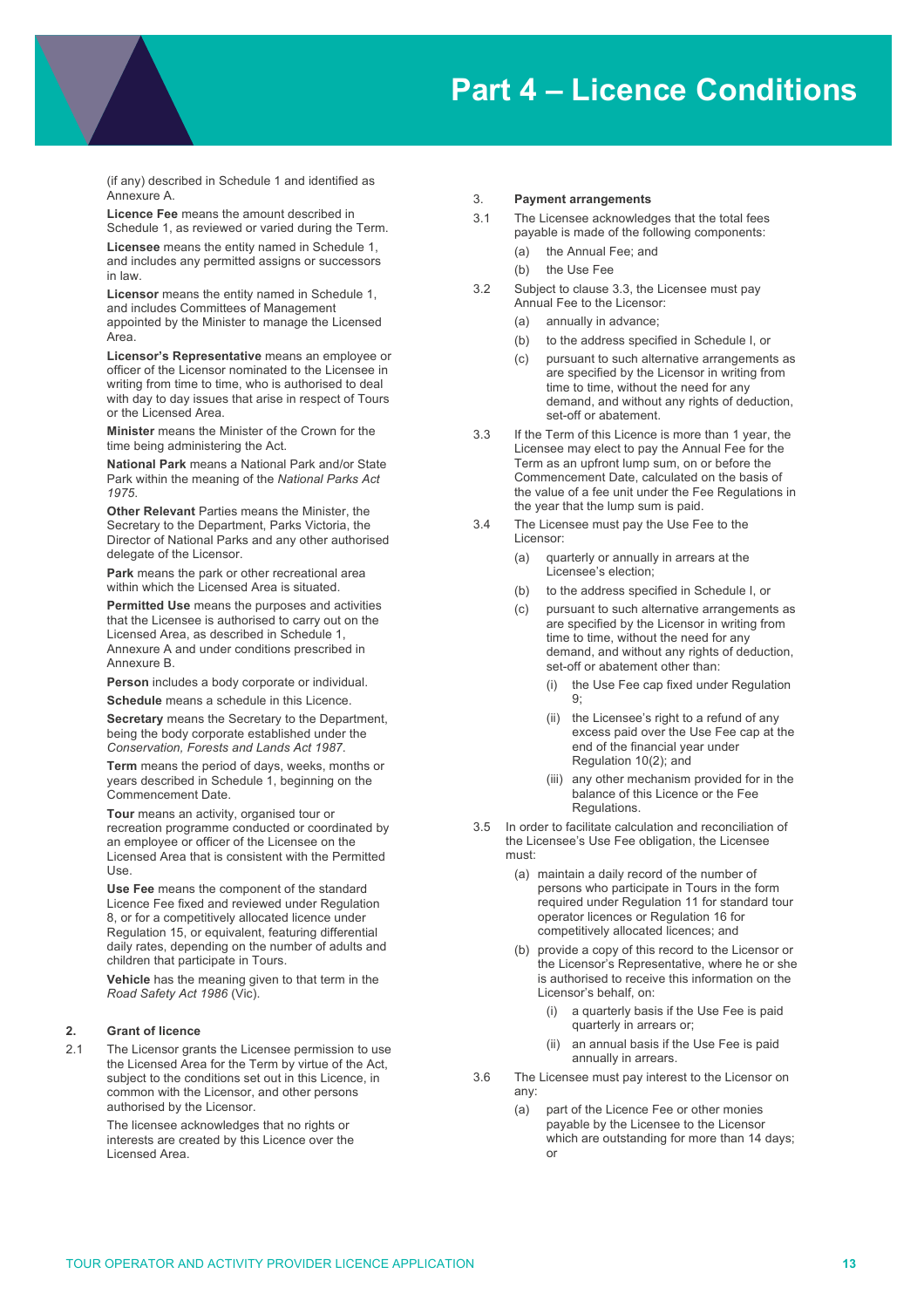- (b) judgment for the Licensor in an action arising under this Licence, at the penalty interest rate for the time being payable under the *Penalty Interest Rates Act 1983*, calculated from the date the monies or judgment became payable until the date of actual payment (including interest) of all monies to the Licensor in full.
- 3.7 The Licensee must reimburse the Licensor on demand, for all the Licensor's legal costs and disbursements incurred in connection with:
	- (a) any cancellation or surrender of this Licence requested by the Licensee;
	- (b) any application for the Licensor's consent arising under this Licence;
	- (c) any failure by the Licensee to perform its obligations under this Licence; or
	- (d) any other deed or other document required to be executed in connection with this Licence.

#### **4. Licensee's Accreditation**

- 4.1 On or before the Commencement Date, the Licensee must provide satisfactory documentary evidence that the Licensee:
	- (a) has completed any required Accreditation; and
	- (b) is currently licensed to conduct the Permitted Use by any relevant body, if this is required by law, to the Licensor if requested.
- 4.2 The Licensee must promptly provide documentary evidence confirming the currency of the Licensee's accreditation and any other licence or permit required by law on each successive anniversary of the Commencement Date, to the Licensor if requested.
- 4.3 The Licensor may issue supplementary requests for proof of accreditation to the Licensee during the Term, where this is reasonably required in the circumstances.
- 4.4 Without limiting any other provision of this Licence, the Licensee must ensure that:
	- its Tour guides have a current first aid qualification, which is equal to or better than the standard required by law or equivalent; and
	- (b) an additional member of staff supervising each Tour group also has a current first aid qualification and has in their possession a suitable first aid kit.

#### **5. Compliance requirements**

The Licensee acknowledges that:

- 5.1 the Licensee must comply with:
	- (a) all statutes, regulations, local laws and bylaws applicable to the Licensed Area or the Permitted Use; and
	- all lawful orders or directions made under these ordinances;
- 5.2 pets and firearms are not to be taken into Parks or National Parks, unless specifically permitted by the Licensor;
- 5.3 fires may only be lit in designated fireplaces if the Licensed Area is in a National Park.
- 5.4 the Licensee may only:
	- (a) use the Licensed Area for the Permitted Use, unless the Licensee obtains the Licensor's prior written consent to variation of the Permitted Use, which may be given or withheld in the absolute discretion of the Licensor, and if granted, may be given subject to such conditions as the Licensor sees fit to impose; and
	- (b) conduct Tours and other activities in the Licensed Area that are consistent with the Permitted Use.
- 5.5 the Licensee must not:
	- (a) allow rubbish to accumulate in or about the Licensed Area; or
	- (b) cause or permit to be done anything about, or in the vicinity, of the Licensed Area, which constitutes an actionable nuisance, annoyance or disturbance to other persons lawfully entitled to use the Licensed Area, or any land adjoining the Licensed Area.
- 5.6 the Licensee must not enter or remain in, or permit an employee, agent or Tour participant to enter or remain in, any parts of the Licensed Area or the Land that are permanently, temporarily or seasonally closed by gates, signs, electronic or written notification or public notice.
- 5.7 the Licensee must:
	- (a) obtain and comply with the terms of all licences, permits, or authorisations required by law to conduct its Tours;
	- (b) ensure that such licences, permits and authorisations remain current at all times during the Term;
	- (c) comply with any:
		- (i) relevant Australian Adventure Activity Standard and Good Practice Guides published by Outdoors Victoria Limited ACN 158 927 872 (or any equivalent body) from time to time; and
		- (ii) additional safety requirements reasonably imposed by the Department or the Licensor, provided that in the event of any inconsistency the higher standard or requirement will prevail;
	- (d) ensure that all contact and business details remain current and that the email address provided is regularly monitored for emergency communications.
	- (e) keep the Licensor informed of any ongoing investigations, Notice of Infraction and outcomes of investigations.
- 5.8 the Licensee must not keep any hazardous materials on the Licensed Area unless it obtains the Licensor's prior written consent, (which may be granted or withheld in the Licensor's absolute discretion), except for a reasonable quantity of any hazardous material which is:
	- normally used in connection with the Permitted Use; and
	- (b) kept in compliance with the requirements of any authority that regulates storage or keeping of the hazardous substance.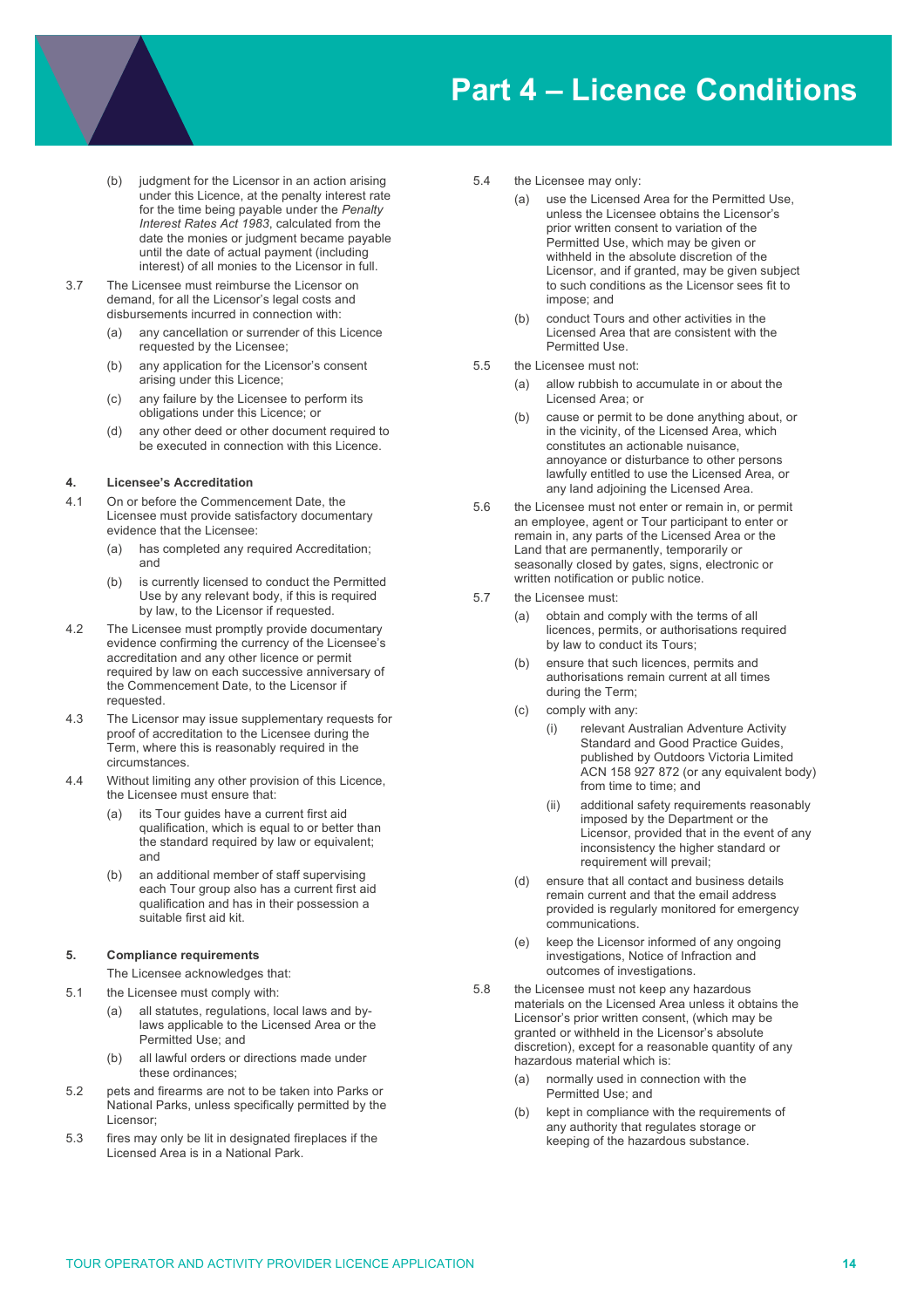#### **6. Licensor's directions and tour Interruptions**

- 6.1 The Licensee and the Licensee's employees, agents and Tour participants must obey all reasonable directions given by the Licensor the Licensor's Representative or the Licensor's other authorised officer, employee, agent or delegate, in respect of the Licensed Area
- 6.2 Without limiting the generality of the foregoing, the Licensee acknowledges that it may be directed to cease or suspend Tours for a period specified by the Licensor that is reasonable and proportionate in the circumstances, as a result of any of the following causes:
	- (a) fires, floods, severe storms and other natural disasters;
	- (b) fuel reduction burns;
	- (c) Code Red Days; and
	- (d) any other cause reasonably specified by the Licensor, which is directed at the preservation of human health and / or the environment.
- 6.3 Except in an emergency, when the Licensor will give the Licensee as much notice as is reasonably practicable in the circumstances, the Licensor will give the Licensee at least 7 days' notice of the need to cease or suspend Tours.
- 6.4 The Licensee is not entitled to any compensation from the Licensor whatsoever for loss or damage caused or contributed to by the need to suspend, cancel or cease Tours under the provisions of this clause 6, save that the Licensee may be granted a proportionate set-off against future Licence Fee payments, as determined in the Licensor's absolute discretion.

#### 7. **Dealing with emergencies**

The Licensee must:

- 7.1 develop and maintain an emergency response plan that:
	- (a) complies with the law; and
	- (b) outlines procedures to be followed in the event of natural or other disaster, injury, illness or delay on the Licensed Area; for each Tour (collectively, the "Emergency Response Plan") and promptly provide a copy of the Emergency Response Plan to the Licensor if requested;
- 7.2 ensure the safe evacuation of Tour participants and vehicles from the Licensed Area in the event of any natural or other disaster adjacent or near to approved routes in accordance with the Emergency Response Plan;
- 7.3 notify the Licensor's Representative, as soon as is reasonably practicable, of any natural or other disaster, injury, illness, Vehicle accident or delay that may impact upon:
	- (a) the Tour group; or
	- (b) other Tours or authorised activities being conducted on the Licensed Area or the Land; and
- 7.4 file a completed incident report in the form required by the Licensor with the Licensor (or the Licensor's Representative if he or she has been authorised to receive such a document) as soon as is reasonably

practicable, after the occurrence of the relevant event.

#### **8. Precautions against damage and injury of wildlife**

- 8.1 Except as expressly authorised by this Licence, the Licensee must not damage, destroy, disrupt or remove any native flora (live or dead) or any native fauna, or any built asset, natural feature or cultural heritage place (including creating new access trails without the Licensor's consent) from the Licensed Area or the Land.
- 8.2 Any instances of destruction or damage must be promptly reported to the Licensor's Representative.
- 8.3 In the event of such damage or destruction, at the Licensor's option, the Licensee must:
	- (a) undertake and complete remediation action specified by the Licensor, at the Licensee's cost; or
	- (b) reimburse the Licensor for the cost of repairing such damage or destruction within 14 days of demand.
- 8.4 Feeding or handling of wildlife on the Licensed Area, whether during the course of a Tour or otherwise, is not permitted without the prior consent of the Licensor.
- 8.5 The Licensee must not drive or permit an employee, agent or Tour Participant to drive a Vehicle on the Licensed Area, except on roads and tracks constructed by, or with the authority of the Licensor, for the passage of Vehicles with four or more wheels
- 8.6 At no time may the Licensee drive, or permit an employee, agent or Tour participant to drive, a Vehicle on roads and tracks that are permanently, temporarily or seasonally closed by gates, signs, notification or public notice, unless another provision of this Licence expressly permits the Licensee to do so.

#### **9. Campsites and vehicles**

- 9.1 Campsites located on the Licensed Area must be:
	- (a) maintained and left in a tidy condition; and
	- (b) sited at least 20 metres from any stream, dam or aqueduct.
- 9.2 If campsites are not furnished with toilets, night soil must be buried at least 100 metres from any stream, dam or aqueduct.
- 9.3 The Licensee and / or Tour participants may be required to pay additional fees for the right to use campsites.
- 9.4 The Licensee must not rely on huts or campsites on the Licensed Area to provide accommodation for Tour participants, unless the Licensee has been granted specific prior permission to do so.
- 9.5 All rubbish originating from Tour operations must be removed by the Licensee or placed into receptacles on the Licensed Area provided for this purpose by the Licensor.
- 9.6 All vehicles carrying passengers within, to or from the Licensed Area must be licensed by VicRoads or equivalent interstate road traffic authority as passenger vehicles and driven in a manner that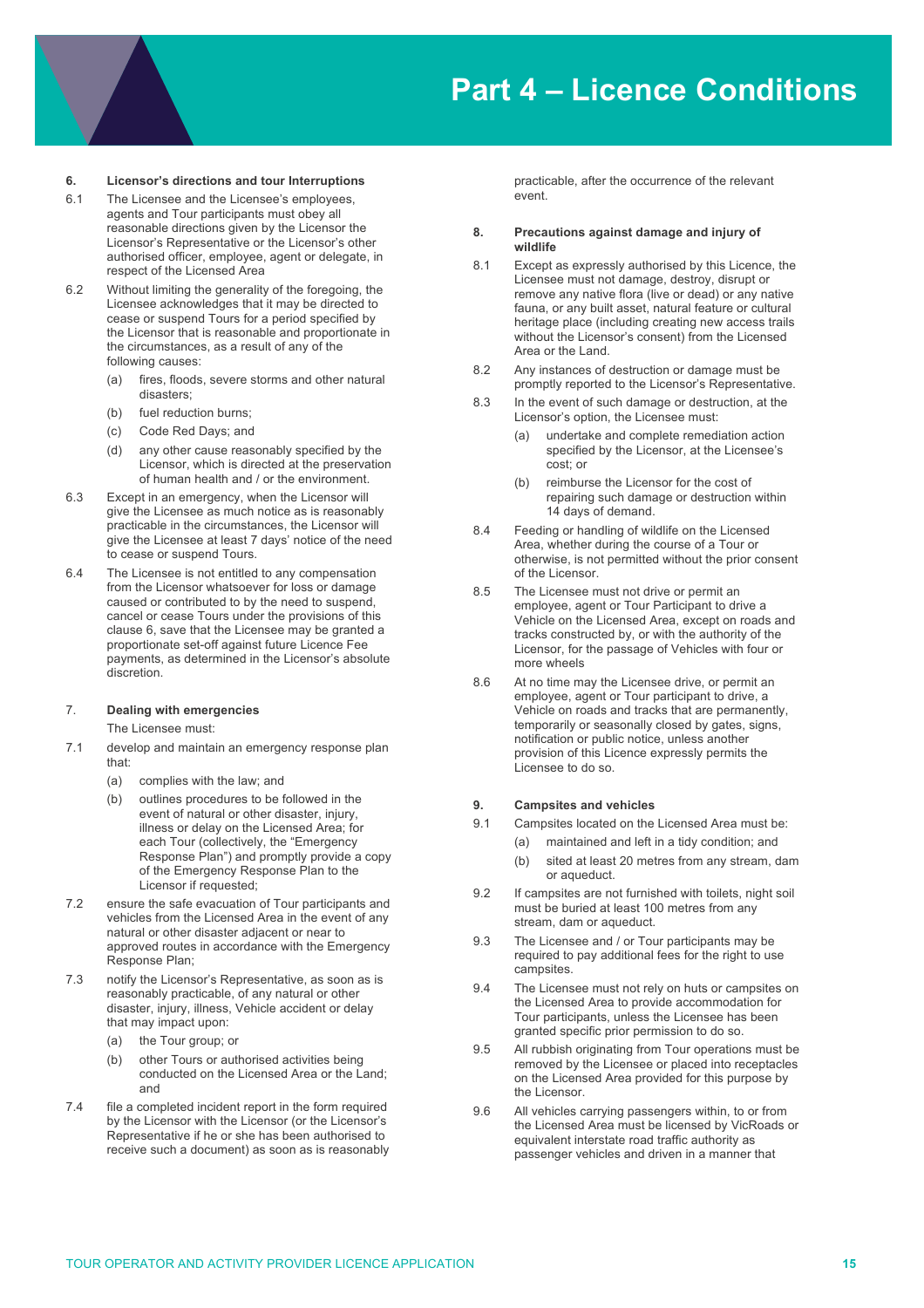accords with the licence terms.

9.7 All drivers of passenger vehicles must hold a current driver's licence appropriate for that vehicle, including any necessary endorsement for the Vehicle type, copies of which must be promptly provided to the Licensor for review upon request.

#### **10. Conduct of tours**

- 10.1 The Licensee must:
	- (a) plan, prepare and conduct Tours using all reasonable care and skill;
	- (b) make all Tour participants aware before the Tour commences, of:
		- (i) potential hazards and conditions that may be encountered during the Tour including, but not limited to, heights, exposure to weather, risk of fire, open water, tidal conditions, rapid flowing water, fauna and flora; and
		- (ii) the nature of the experiences that participants may encounter during the Tour;
	- (c) ensure procedures are in place to minimise the risk of potential hazards to Tour participants, including, but not limited to, pretour briefings, appropriate safety equipment and head counts.
	- (d) ensure that all Tour participants comply with all conditions of this Licence.
	- (e) ensure that all guides and employees have:
		- (i) obtained any necessary Accreditation; and
		- (ii) the relevant competencies and skills for leading and guiding a Tour;
	- (f) ensure that Tour supervision is appropriate to the differing clients' experiences and abilities; and
	- (g) submit trip return documentation to the Licensor's Representative within 21 days of the following date/s:
		- (i) 1 July annually OR [if quarterly submission of information is preferred]:
		- (ii) Quarter  $1 = 1$  July  $-30$  September; Quarter 2 = 1 October – 31 December; Quarter 3 = 1 January – 31 March; and Quarter  $4 = 1$  April – 30 June.
- 10.2 The Licensee acknowledges that the Licensor's evaluation of future Licence applications submitted by the Licensee will be influenced by the Licensee's prior compliance with this Licence.

#### **11. Termination**

- 11.1 The Licensor may terminate this Licence if:
	- (a) the Licensee is found guilty of any offence against the Act; or
	- (b) the Licensee has contravened a condition of this Licence.
	- (c) a Default Event occurs.
- 11.2 If the Licensor seeks to terminate this Licence, the Licensor must comply with the procedure, set out

in:

- (a) section 21J of the *Crown Land Reserves Act 1978*
- (b) section 21J of the *Wildlife Act 1975*;
- (c) section 57N of the *Forests Act 1958*;
- (d) section 140Q of the *Land Act 1958*; or
- (e) section 27L of the *National Parks Act 1975*.

#### **12. Variation or suspension of licence**

- 12.1 The terms of this Licence may be varied:
	- (a) by agreement between the parties; or
	- (b) in the manner specified in:
		- (i) Section 21G of the *Crown Land Reserves Act 1978 Act*;
		- (ii) Section 21G of the *Wildlife Act 1975*;
		- (iii) Section 57K of the *Forests Act 1958*;
		- (iv) Section 140N of the *Land Act 1958*; or
		- (v) Section 27I of the *National Parks Act 1975.*
- 12.2 The variation of this Licence cannot be used to extend the Term.
- 12.3 The Licensor may temporarily suspend this Licence under:
	- (a) section 21H of the *Crown Land Reserves Act 1978*;
	- (b) section 21H of the *Wildlife Act 1975*;
	- (c) Section 57L of the *Forests Act 1958*;
	- (d) Section 140O of the *Land Act 1958*; and
	- (e) Section 27J of the *National Parks Act 1975*.

#### **13. No compensation**

The Licensee is not entitled to any compensation from the Licensor for loss or damage sustained by the Licensee, caused or contributed to by variation, suspension or termination of this Licence pursuant to the Licensor's rights under clauses 11 and 12 of this Licence.

#### **14. Limitations on improvements**

The Licensee must not erect, or permit the erection, of any improvement on the Licensed Area.

#### **15. Condition at termination**

Upon the expiration or earlier determination of this Licence, the Licensee must return the Licensed Area to the Licensor in good order and condition, and otherwise in a condition consistent with compliance by the Licensee with its obligations under this Licence.

#### **16. Dealing with licence**

- 16.1 The Licensee must not:
	- (a) assign, sub-licence, mortgage or charge this Licence; or
	- part with or share possession of the whole Licensed Area or any part of it.
- 16.2 If the Licensee is a corporation: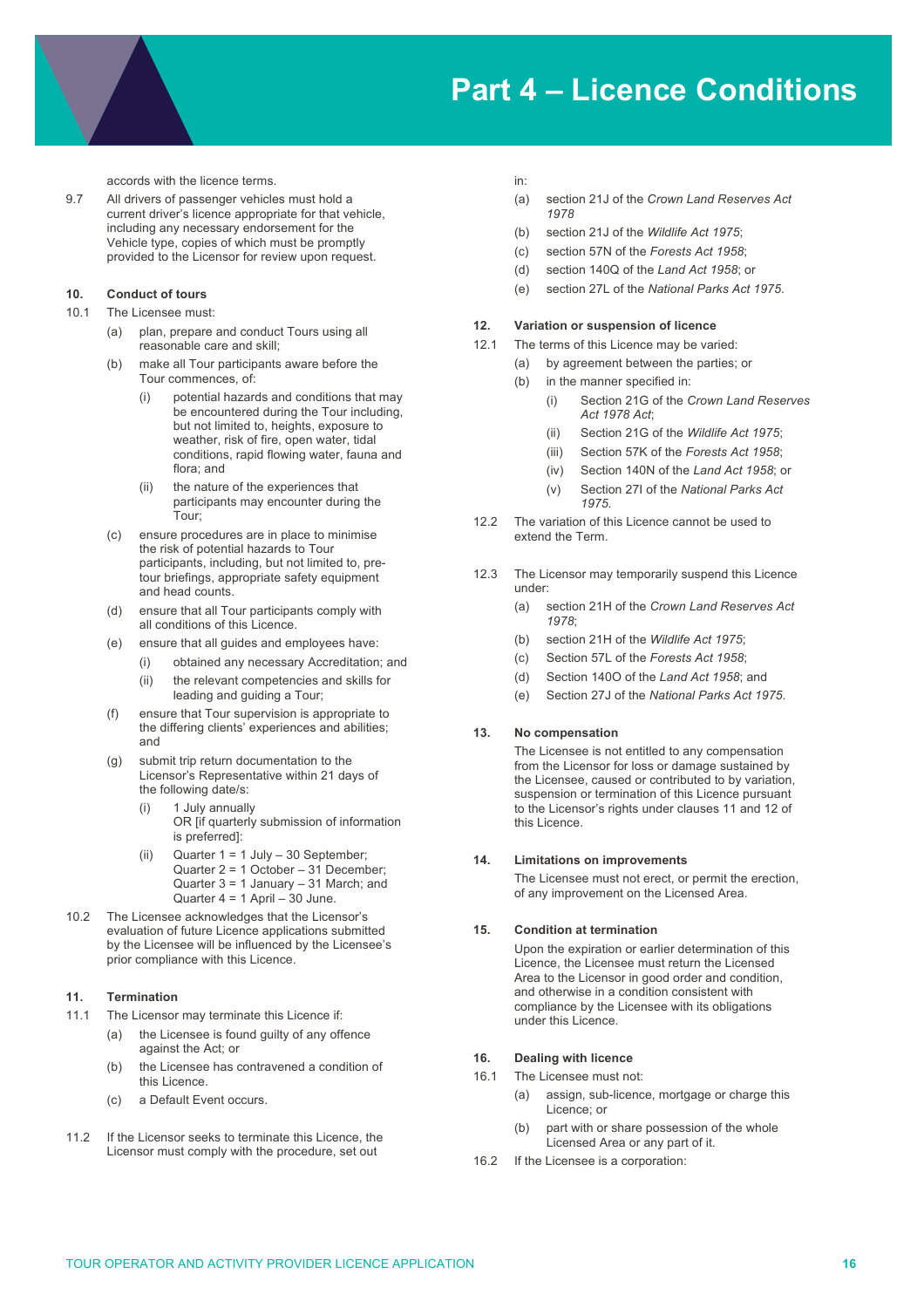- (a) any change in the shareholding (other than shares listed on the Australian Stock Exchange) altering the:
	- (i) effective control of the composition of the board of directors of;
	- (ii) ability to cast more than one half of the maximum votes at a general meeting of; or
	- (iii) control of more than half of the issued capital in,
	- (iv) the Licensee or the ultimate holding company of the Licensee; or
- (b) any change altering the effective control of or the ultimate beneficial entitlement under any trust of which the Licensee is a trustee (other than a trust listed on the Australian Stock Exchange) including without limitation a change in the:
	- (i) right to remove or appoint a new or additional trustee;
	- (ii) manner in which the trustee deals with the trust assets; or
	- (iii) right to alter the beneficiaries of the trust;

will be deemed to be an assignment of this Licence and therefore not permitted under clause 16.1. part with or share possession of the whole Licensed Area or any part of it.

#### **17. Notices**

Any notice, consent or demand or other communication to be served upon or given to the Licensee by the Licensor under this Licence will be deemed to have been duly served or given, if it is:

- 17.1 in writing;
- 17.2 signed by the Licensor or a person authorised by the Licensor (including, without limiting the generality of the foregoing, the Licensor's Representative); and
- 17.3 delivered or sent by prepaid post to the Licensee's address set out in Schedule A, or any subsequent replacement address that the Licensee notifies to the Licensor in writing. The Licensee must give prompt Notice to the Licensor of any change in their business contact details or street address.

#### **18. Insurance, release and indemnity provisions**

#### 18.1 **Insurance**

The Licensee must effect and maintain throughout the Term with an insurer approved by the Licensor, which approval will not be unreasonably withheld:

- (a) a public, and if relevant given the nature of the Permitted Use, a products liability insurance policy for not less than \$20 million (or any greater amount required by the Licensor) in respect of any single claim arising out of the activities of the Insured, covering all third party claims arising out of:
	- (i) loss, destruction or damage to real or personal property and ensuing loss of use of that property;
	- (ii) death, injury to, or disease of persons (collectively referred to in the balance of this Licence as the "Policy"); and
- (b) a workers' compensation policy which covers any damage, loss or liability suffered or incurred by any person engaged by the Licensee arising:
	- (i) by virtue of any statute relating to workers' or accident compensation or employers' liability; and/or
	- (ii) at common law.
- 18.2 The Licensee must effect and maintain the Policy in the name of the Insured, noting the interests of the Other Relevant Parties, and include all activities authorised by the Permitted Use as insured activities for the entire Term.
- 18.3 The Licensee must ensure that the Licensor is notified of any changes to the Policy.
- 18.4 The Licensee must provide the Licensor with:
	- (a) a certificate of currency for the Policy which clearly confirms satisfaction of the requirements of the preceding clauses 18.1 and  $18.2$ 
		- (i) prior to the Commencement Date;
		- (ii) within 14 days of each successive anniversary of the Commencement Date throughout the Term;
		- (iii) at any other time upon request by the Licensor; but not more than twice in any calendar year, unless extenuating circumstances apply; and
	- (b) a copy of the Policy upon request.
- 18.5 The Licensee must promptly notify the Licensor if:
	- (a) an event occurs which may give rise to a claim under or prejudice the Policy; or
	- (b) the Policy is cancelled.
- 18.6 The Licensee must not do anything or allow anything to be done which may:
	- (a) prejudice any insurance held in connection with the Licensed Area; or
	- (b) increase the premium payable for any insurance held in connection with the Licensed Area.
- 18.7 The Licensee must effect and maintain all other insurances in a manner and to such extent as is reasonable and customary for an organisation engaging in the Permitted Use.
- 18.8 The Licensee will deliver upon request to the Licensor, copies of any policies entered into by the Licensee pursuant to clause 18.7.
- 18.9 If there is any damage or destruction to any building or improvement on the Licensed Area or the Land, caused by the Licensee or their Tour participants, the Licensee must pay on demand to the Licensor, on a full indemnity basis, the costs incurred by the Licensor in rectifying any such damage or destruction.

#### **19. Release**

- 19.1 The Licensee:
	- (a) occupies and uses the Licensed Area at its own risk;
	- (b) acknowledges that it has inspected the Licensed Area, and is of the opinion that the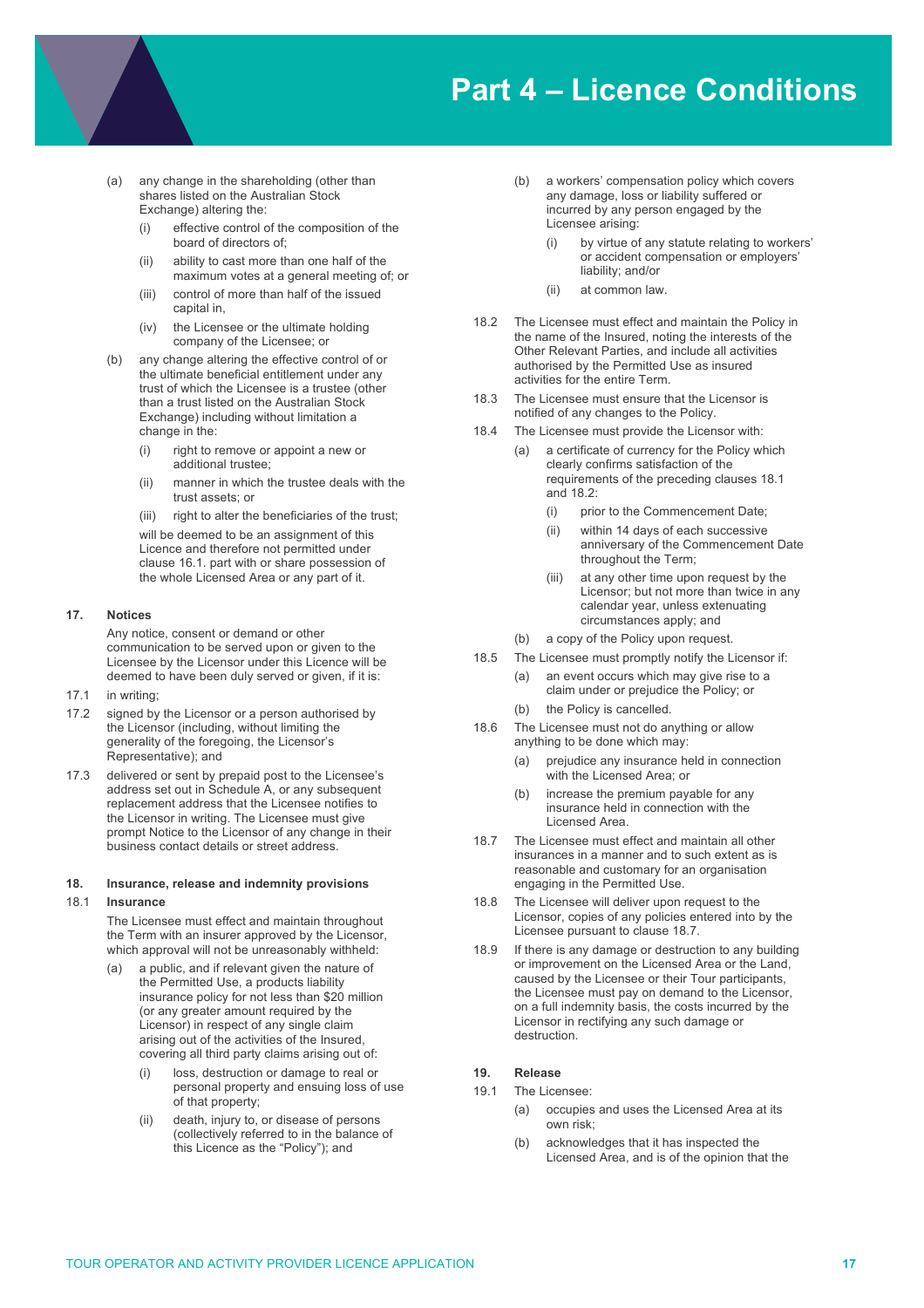Licensed Area is safe and suitable for the Permitted Use, including the Licensee's Tours.

- 19.2 The Licensee releases the Licensor and the Other Relevant Parties from:
	- all claims and demands resulting from:
		- (i) any accident, damage, death or injury occurring at the Licensed Area, the Land or any other area used by the Licensee in connection with this Licence; or
		- (ii) the pollution or contamination of the Licensed Area, the Land and any bodies of water included therein, and any loss, cost, damage, liability or other detriment incurred in connection with these circumstances;
	- (b) all loss, cost, damage, liability or other detriment (whether direct or consequential) suffered or incurred by the Licensee, as a direct or indirect result of the Licensee's occupation and use of the Licensed Area, the Land, or other areas used in connection with this Licence, except to the extent caused or contributed to by the negligent or unlawful act of omission of the Licensor.
- 19.3 References in this clause 19 to the Licensee, the Licensor and the Other Relevant Parties, include their respective officers, employees, authorised agents, contractors, subcontractors, invitees and their successors and permitted assigns.

#### **20. Indemnity**

- 20.1 The Licensee indemnifies the Licensor and the Other Relevant Parties against all actions, claims, demands, losses, damages, costs, expenses and liability (whether direct or consequential) for which any of the Licensor or the Other Relevant Parties is or may be or become liable concerning:
	- (a) the default of the Licensee under this Licence;
	- (b) the Licensee's use of the Licensed Area, the Land or any other area used by the Licensee in connection with this Licence; and
	- loss, damage, or injury to property or persons caused or contributed by the Licensee's fraudulent, negligent or unlawful act or omission or default under this Licence, except to the extent caused or contributed to by the negligent or unlawful act or omission of the Licensor.
- 20.2 References in this clause 20 to the Licensee, the Licensor and the Other Relevant Parties include their respective officers, employees, authorised agents, contractors, subcontractors and invitees.
- 20.3 The Licensee must ensure that the Licensor and

the names of the 'Other Relevant Parties' are included in its Policies in accordance with clause 18.2 and documented in any certificate of currency for such insurance.

#### **21. Special conditions**

- 21.1 Any special condition set out in Annexure B:
	- (a) binds the parties; and
	- (b) if there is an inconsistency between a special condition in Annexure B and any other provision of this Licence, the special condition prevails.

#### **22. Waiver**

22.1 The non exercise of or delay in exercising any power or right of a party does not operate as a waiver of that power or right, nor does any single exercise of a power or right operate to preclude any other or further exercise of it or the exercise of any other power or right. A power or right may only be waived in writing, signed by the party to be bound by the waiver.

#### **23. Acknowledgement**

23.1 All representations, communications and prior discussions in relation to the subject matter are merged in and superseded by this Licence.

#### **24. Counterparts**

24.1 This Licence may be executed in any number of counterparts and all of those counterparts taken together constitute one and the same instrument.

#### **25. Governing law**

- 25.1 This Licence is governed by the law of the State of Victoria.
- 25.2 The Licensor and Licensee submit to the non exclusive jurisdiction of the courts of the law governing this Licence and any courts which may hear appeals from those courts in respect of any proceedings in connection with this Licence.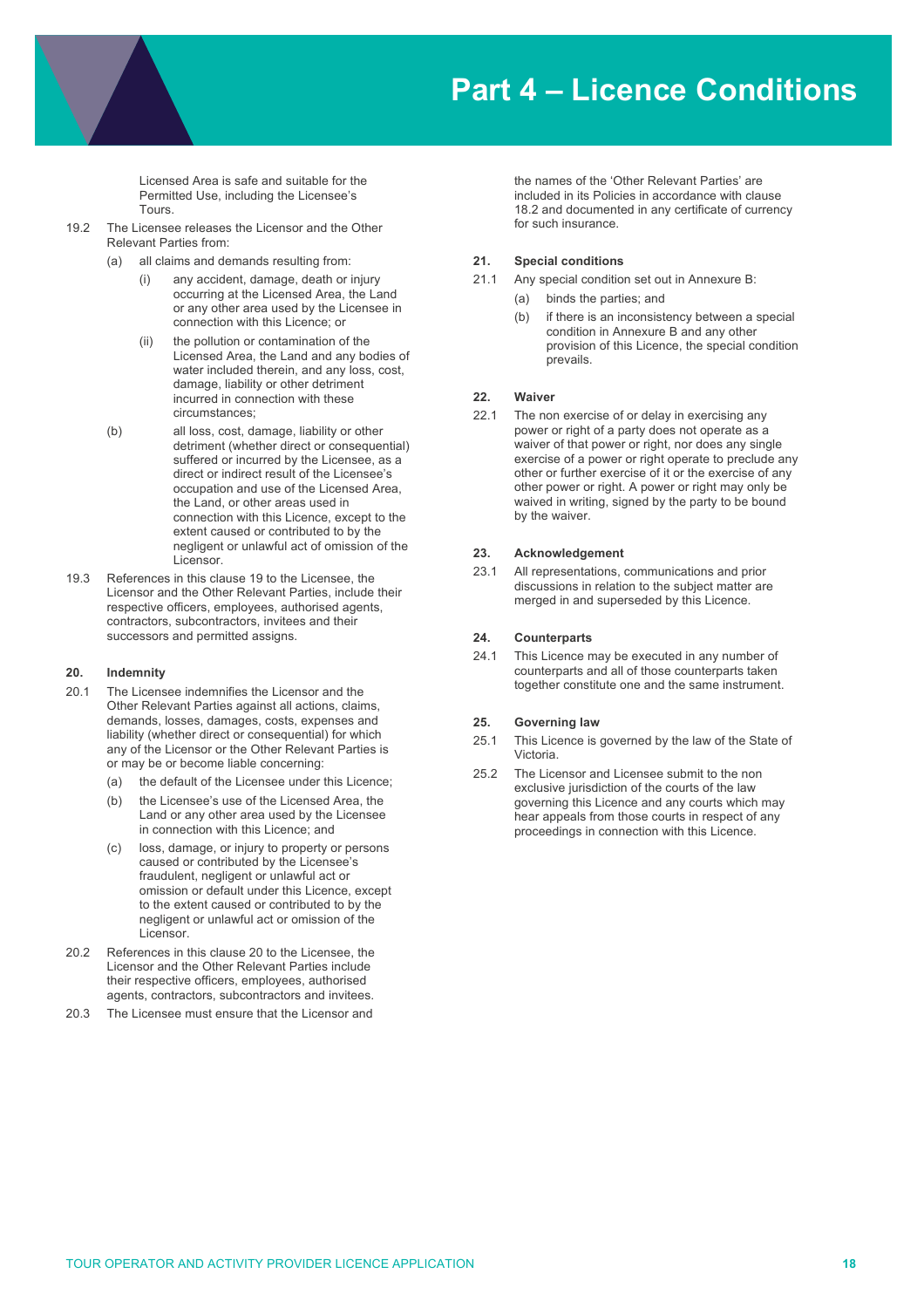### **Details of public liability insurance**

It is a condition of a tour operator licence that the licensee keep and maintain a public liability insurance policy covering the activities of the licensee for the term of the licence. The level of insurance must be at least \$20 million for any one claim, but a requirement for a higher level of coverage may be imposed if the licensor considers it appropriate. The Licensor may also request any other insurance policies that a reasonable person conducting the activities of the licensee would maintain.

The applicant must provide evidence of public liability insurance (Certificate of Currency) with this application which confirms the following:

- the name of the insured;
- the name of the insurer;
- the scope of the activities covered by the insurance;
- the period of insurance
- limits of indemnity; and
- any other policy condition, endorsement or exclusion relevant to the activities and operation of the licence.

If the licence is for a term of more than 12 months, production of the policy schedule is required on an annual basis throughout the licence term upon renewal of the insurance cover, within 14 days of renewal of the policy.

Amount of coverage (minimum \$20,000,000 for any one claim): Expiry date (DD/MM/YY)